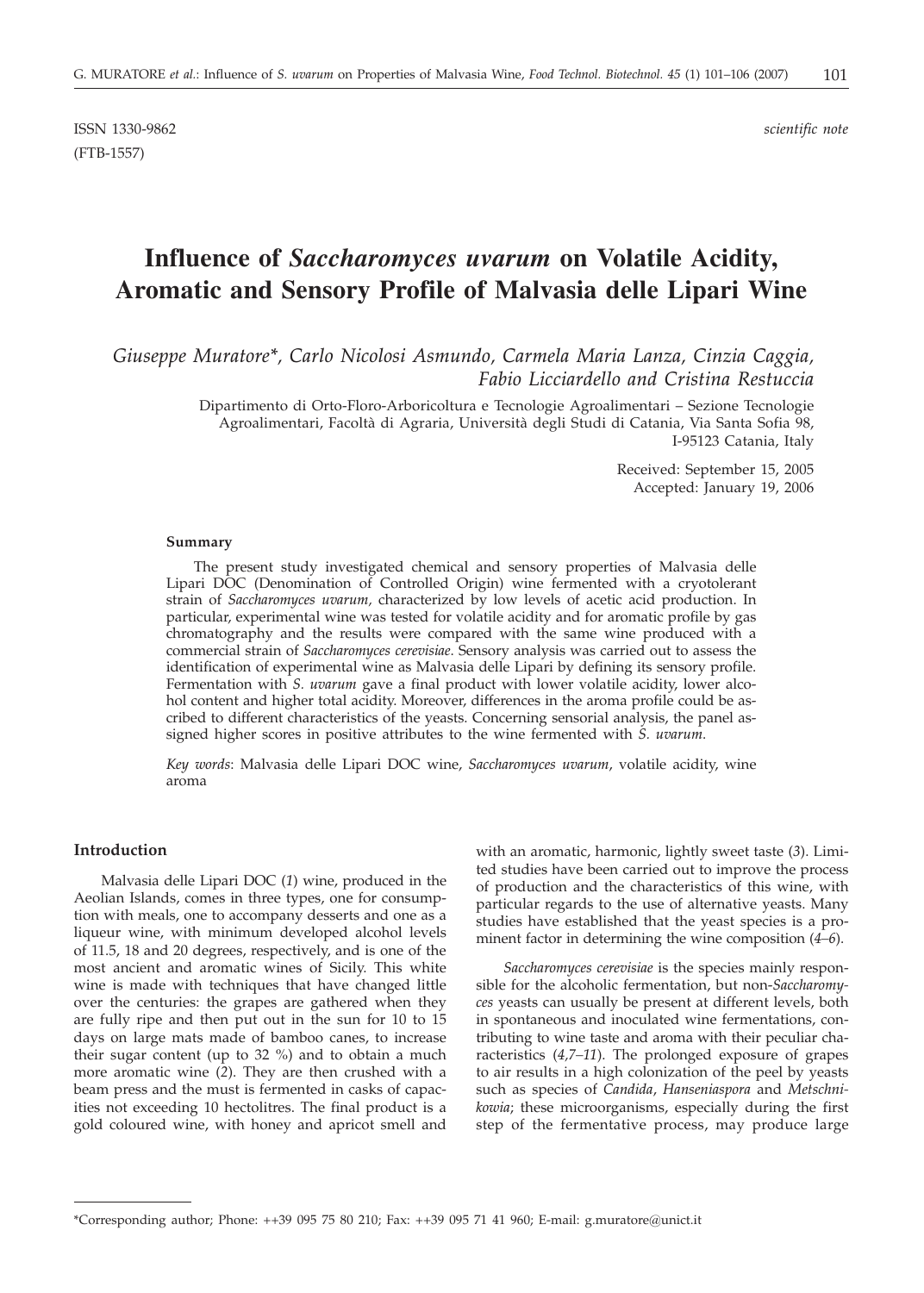amounts of volatile acidity with possible negative effects on wine quality (*5*). On the other hand, some cryotolerant *Saccharomyces*, belonging to physiological races *uvarum* and *bayanus*, have previously been studied and they were characterized for their ability to carry out alcoholic fermentation at low temperature with low production of acetic acid, high levels of glycerol and succinic acid, when compared with non-cryotolerant *Saccharomyces* (*12–14*). Due to their oenological characteristics, Castellari *et al*. (*12*) suggested the use of such strains for production of high quality wines.

The aim of this work was to evaluate the possibility to carry out alcoholic fermentation with a strain of *Saccharomyces uvarum*, characterized by low acetic acid and low acetaldehyde production (*14,15*), in order to keep these undesirable secondary metabolites in the wine within acceptable amounts, even though they are present in high amounts in the must. The final characteristics of the wine were assessed, in comparison with a wine produced with non-cryotolerant *Saccharomyces* strain, by chemical and sensory analyses.

# **Materials and Methods**

# *Microrganisms and fermentation conditions*

Two yeast strains belonging to *S. cerevisiae* and *S. uvarum* species were used. The strain 12233 of *S. uvarum*, belonging to the DIPROVAL collection (University of Bologna), was selected on the basis of previous studies (*13,16*); the commercial *S. cerevisiae* strain was produced by Bio Springer (Maisons-Alfort, France), product code: Levures oenologiques 823, distributed by Chimica Franke S.a.s. (Torino, Italy) with the commercial name Zymoferm – *Saccharomyces cerevisiae*.

The Malvasia grapes were harvested in two consecutive years (referred as vintage #1 and #2) on the island of Salina (Aeolian Islands, Italy). The undamaged grape berries were partially dried on bamboo canes and no *Botrytis cinerea* was present. The grape berries were crushed into 40 L of must and poured into two stainless steel tanks with a capacity of 50 L each. The must was clarified by filtration with a sack filter using a pump (Spagni S.n.c, Reggio Emilia, Italy) and sterilized with cardboard filters up to  $0.45 \mu m$  diameter. The clarified must for each vintage was poured into four 10-litre stainless-steel fermentors, two of which were inoculated with a 48- -hour *S. cerevisiae* preculture (5 % of volume), the remaining two with a 48-hour *S. uvarum* preculture (5 % of volume). The room temperature where fermentation took place was maintained at  $(18±1)$  °C. At the end of fermentation, the wine was poured into 0.5-litre glass bottles (typical for Malvasia wine), corked and stored at cellar temperature ((18 $\pm$ 1) °C) until chemical and sensory analyses. The wine produced with *S. cerevisiae* was marked M1, the one produced with *S. uvarum* M2.

The physicochemical analyses were carried out for wine samples of the two vintages, while gas chromatographic analyses and sensory tests were carried out for the wines of vintage #2.

# *Chemical analyses*

Ethanol content, total acidity, volatile acidity, reducing sugars and pH were determined for musts and wines according to the official methods of the Office International de la Vigne et du Vin (*17*).

To analyse the aromatic components, 200 mL of wine, mixed with internal standards (*n*-amyl acetate; 1-heptanol;  $\beta$ -citronellol) were put in a liquid/liquid extractor together with a solvent mixture pentane/dichloromethane (2:1). Aromatic compounds were extracted by evaporation at 45  $\degree$ C and then condensed at -15  $\degree$ C.

The extraction was carried out for about 20 h, then the aromatic extract was concentrated in a Rotavapor at room temperature, and any solvent traces were removed with a weak nitrogen flow.

The volume of the extract was adjusted to 5 mL with pentane/dichloromethane  $(2:1)$  and  $1 \mu L$  of each was injected in the gas chromatograph and in the GC-MS to identify the components.

A Shimadzu GC-17A gas chromatograph with a flame ionisation detector was used including a CP-WAX 52 CD capillary column measuring 50 m  $\times$  0.25 mm  $\times$ 0.25 µm. Injector temperature: 220 °C, detector temperature: 250 °C, temperature program: 70 °C for 3 min, 4 °C/min, 200 °C for 10 min; carrier gas: He; carrier speed: 24 cm/s; make up: He 75 kPa; split ratio 1:50.

Peak identifications were made by comparing retention times and electron impact (EI) mass spectra with published data or with authentic compounds, using a Shimadzu GCMS-QP5050A system. Injector temperature: 60–220 °C; temperature program: 45 °C for 3 min, 4  $\rm{^{\circ}C/min}$  up to 220  $\rm{^{\circ}C}$ ; 200  $\rm{^{\circ}C}$  for 20 min; carrier gas: He; carrier speed: 24 cm/s.

All analytical determinations were performed in duplicate for each tank; statistical processing of chemical analysis was carried out using Statgraphics Plus software, version 5, from Manugistic Incorporated (Rockville, Maryland, USA).

### *Sensory analyses*

Wines were assessed by 36 trained judges (*18*) recruited among students of Food Science and Technology Department at the University of Catania with previous experience in wine sensory analysis. At first, a discriminant analysis (triangle test) was performed to determine possible significant differences among the samples (*S. cerevisiae* and *S. uvarum* fermented wines) (*19*).

In order to define the sensory profile (*20*) thirty judges were trained in five sessions using the existing terminology and reference standard over four commercial Malvasia wines. A list of descriptors was selected on the basis of occurrence (%) of the terms used. The final set comprised twenty six descriptors, grouped as aroma (citrus fruit, apple, apricot, dry apricot, raisin, broom flower, orange blossom, vanilla, clove, cinnamon, almond, hazelnut, caramel, honey, sourdough, alcohol, vinegar), taste (acid and sweet), mouthfeel (spicy and alcoholic), and flavour (apple, apricot, dry apricot, raisin and aged) terms. The different descriptors were quantified using an intensity scale ranging from 1 (minimum) to 9 (maximum) (*21*). Each judge evaluated the wines in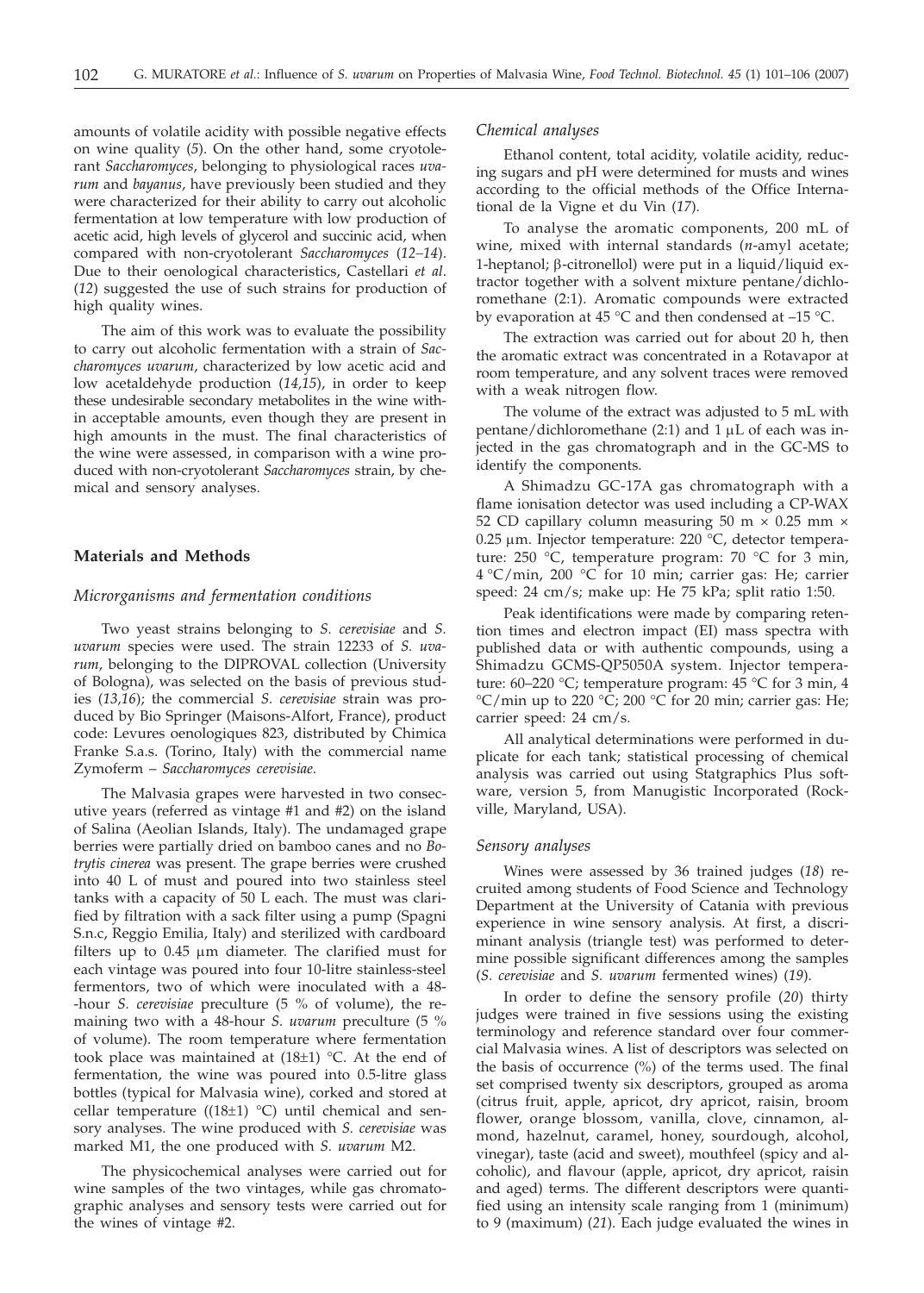triplicate and in random order. A volume of 20 mL of wine was evaluated in ISO approved wine glasses labelled with a 3-digit code and covered to prevent volatile loss. All evaluations were conducted at 20 °C from 10.00 to 12.00 pm in individual booths (*22*) illuminated with white light. The data were analyzed with StatView statistical software for Windows (ver. 5.0.1; SAS® Institute Incorporated, Cary, NC, USA). ANOVA was carried out to verify significantly different attributes among the samples studied. Spider diagrams were used to graphically represent the data.

# **Results and Discussion**

# *Chemical analyses*

Table 1 presents the results of chemical analyses of musts and wines produced in vintages #1 and #2: almost all analytical data resulted significantly different in the two wines for each batch (p<0.01). Total acidity, ethanol content and pH were all typical of fermentations using Malvasia grape musts, pointing out the efficiency of fermentation in all batches. Total acidity in wines was always higher than in musts, and fermentation with cryotolerant *Saccharomyces* led to higher amounts of acids with respect to the non-cryotolerant one. This is in agreement with the results of previous studies (*13,14*), which underlined that different strains of *S. uvarum* produce high amounts of succinic and malic acid, balanced by a lower alcohol yield.

High values of volatile acidity were found in wines fermented by the commercial strain of *S. cerevisiae*, especially in vintage #1. These results are in agreement with those found by Nicolosi Asmundo *et al.* (*3*) in Malvasia wine produced with spontaneous fermentation, and underline that high volatile acidity is a peculiar characteristic of traditionally produced Malvasia wine. Volatile acidity increased as a result of fermentation using both yeasts, but the use of strain 12233 of *S. uvarum* allowed to obtain a product with lower volatile acidity (37 and 33 % lower in vintage #1 and #2, respectively) if compared with the wine fermented with the commercial strain of *S. cerevisiae*. This result confirmed that cryotolerant strains of *Saccharomyces* are low acetic acid producers (*12*).

Table 2 shows the average of aromatic compounds, divided into esters, terpenes, acids, alcohols and other components, and the relative standard deviation of wines

produced in vintage #2 with the two different yeast species.

In the ester class, monoethyl succinate and diethyl succinate were significantly higher in M2 wine, as a probable consequence of the higher production of succinic acid by the cryotolerant strain, thus strengthening the results of previous studies (*13*,*14*). Similarly, we could explain higher recovery of ethyl lactate in M2 wine, hypothesizing a higher production of lactic acid, although this feature of cryotolerant *Saccharomyces* has not been studied yet. Higher amounts of ethyl acetate were recovered in M2 wine, although the concentrations recovered were much lower than the odour threshold displayed by other authors (*23*). On the basis of a previous study (*3*), some compounds such as isoamyl acetate, diethyl succinate, ethyl lactate, ethyl butyrate and 3(OH)- -ethyl butyrate are not present in the freshly-squeezed Malvasia must, therefore their presence and possible differences in concentration are entirely due to fermentation, underlining differences between the yeasts. *n*-ethyl acetate, responsible for fruity aroma, and 2-phenyl ethyl acetate, responsible for floral aroma, were increased in M2 wine. On the other hand, ethyl hexanoate and ethyl octanoate, referable to fruit and/or mature fruit, and ethyl pyruvate, increased in M1 wine.

Among alcohols, in the wine fermented with *S. uvarum* increased amounts were recovered for isoamyl and 2-phenyl ethyl alcohol, responsible for vegetable and floral aroma, respectively. 2-phenyl ethanol has been recognized as a major aroma component in muscadine wines, and its presence is to be ascribed mainly to biosynthesis during fermentation. Even though its presence has been determined in muscadine grape skin, the contribution of this fraction to the overall aromatic content is unlikely to be significant, especially in white wines produced without skin contact (*24*). Higher recovery of 2-phenyl ethanol in M2 wine, therefore, underlines a higher biosynthetic power of this important compound by *S. uvarum* 12233. This theory is emphasized by Bertolini *et al*. (*25*), who found a higher production of 2- -phenylethyl alcohol by cryotolerant *Saccharomyces*, among which *S. uvarum* 12233, in comparison with two strains of *S. cerevisiae*.

#### *Sensory analyses*

Wines fermented with the *S. cerevisiae* and *S. uvarum* analysed by triangle test resulted significantly different, with p<0.01. Sensory profile of the samples confirmed a marked difference between the two wines (Figs. 1 and 2).

|                         | Vintage #1      |                               |                            | Vintage #2      |                              |                               |  |
|-------------------------|-----------------|-------------------------------|----------------------------|-----------------|------------------------------|-------------------------------|--|
|                         | Must            | M1                            | M <sub>2</sub>             | Must            | M1                           | M <sub>2</sub>                |  |
| pН                      | $3.96 \pm 0$    | $4.04+0^{b}$                  | $3.97+0^a$                 | $3.83 \pm 0$    | $3.73 \pm 0.01^a$            | $3.69 \pm 0.03^a$             |  |
| Ethanol content/%       |                 | $18.65 \pm 0.21^{\mathrm{b}}$ | $14.12 + 0^a$              | $\qquad \qquad$ | $15.30 \pm 0.08^{\rm b}$     | $14.65 \pm 0.04^{\text{a}}$   |  |
| Total acidity/ $(g/L)$  | $5.32 \pm 0.01$ | $5.62 + 0.03a$                | $7.05 \pm 0.01^{\rm b}$    | $5.80 \pm 0.01$ | $6.30 \pm 0.08$ <sup>a</sup> | $6.90 \pm 0.04^b$             |  |
| Volatile acidity/(g/L)  | $0.69 \pm 0.02$ | $1.35 \pm 0.06^{\rm b}$       | $0.85 \pm 0.03^{\text{a}}$ | $0.63 \pm 0.02$ | $0.96 \pm 0.01^{\rm b}$      | $0.64 \pm 0.01^a$             |  |
| Reducing sugar/ $(g/L)$ | 367.85±0.55     | $61.50 \pm 1.27^a$            | $100.55 \pm 0.95^{\rm b}$  | 343.30±0.45     | $76.30 \pm 0.16^a$           | $79.20 \pm 0.33$ <sup>a</sup> |  |
|                         |                 |                               |                            |                 |                              |                               |  |

Table 1. Physicochemical analyses

Mean values of 4 determinations±standard deviation

Means followed by different letters are significantly different for  $p<0.01$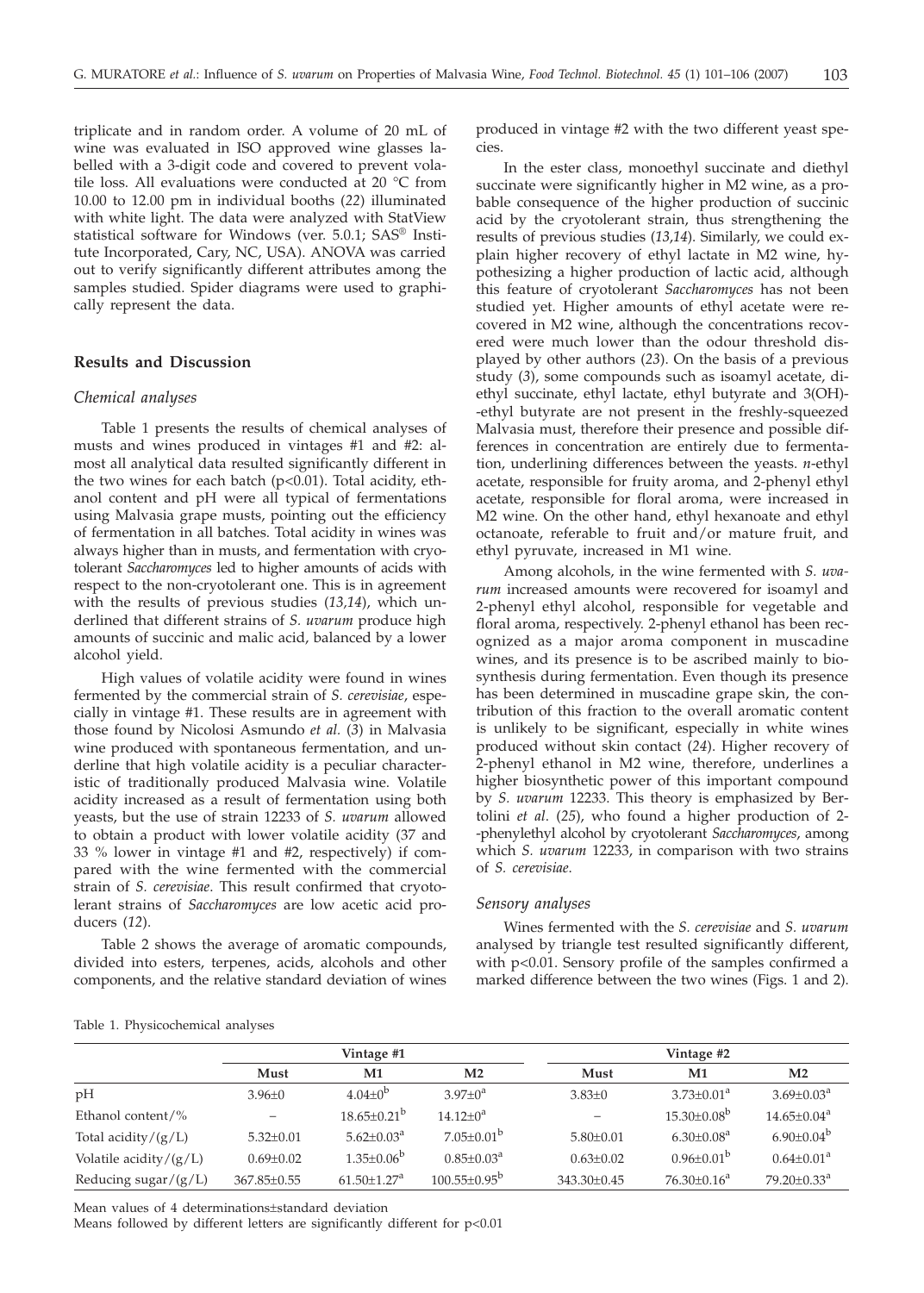Table 2. Aromatic compounds (mg/L) in the Malvasia delle Lipari wines fermented in vintage #2 by *Saccharomyces cerevisiae* (M1) and *Saccharomyces uvarum* (M2)±standard deviations

| <b>Esters</b>              | M1                              | M <sub>2</sub>                    |
|----------------------------|---------------------------------|-----------------------------------|
| Ethyl butyrate             | $0.096 \pm 0.037$ <sup>a</sup>  | $0.064 \pm 0.003^a$               |
| Isoamyl acetate            | $0.589 \pm 0.027$ <sup>a</sup>  | $0.592 \pm 0.037$ <sup>a</sup>    |
| Ethyl hexanoate            | $0.329 \pm 0.0319^b$            | $0.199 \pm 0.068^a$               |
| Ethyl pyruvate             | $0.712 \pm 0.070^b$             | $0.479 \pm 0.032$ <sup>a</sup>    |
| Ethyl lactate              | $7.547 + 0.502a$                | 15.179±1.494 <sup>b</sup>         |
| Ethyl octanoate            | $0.446 \pm 0.057^b$             | $0.287 \pm 0.083$ <sup>a</sup>    |
| 3-Hydroxyethyl butyrate    | $0.228 \pm 0.0103^a$            | $0.279 \pm 0.037$ <sup>a</sup>    |
| γ-Butyric lactone          | $14.584{\pm}2.673^a$            | $10.627 \pm 1.564$ <sup>a</sup>   |
| n-Ethyl acetate            | $0.616 \pm 0.059$ <sup>a</sup>  | $1.117 \pm 0.068^b$               |
| Diethyl succinate          | $1.149 \pm 0.158$ <sup>a</sup>  | $1.739 \pm 0.142^b$               |
| 2-Phenyl ethyl acetate     | $0.084 \pm 0.034$ <sup>a</sup>  | $0.123 \pm 0.024$ <sup>b</sup>    |
| n-3-Butyl methyl acetamide | $3.450 \pm 0.606^a$             | $2.781 \pm 0.513^a$               |
| Diethyl malate             | $1.197 \pm 0.281$ <sup>a</sup>  | $1.567 \pm 0.263$ <sup>a</sup>    |
| Monoethyl succinate        | $11.256 \pm 1.839$ <sup>a</sup> | 15.748±1.2669 <sup>b</sup>        |
| <b>Terpenes</b>            |                                 |                                   |
| Linalool                   | $0.217 \pm 0.074$ <sup>a</sup>  | $0.169 \pm 0.002^a$               |
| $\alpha$ -Terpineol        | $0.120 \pm 0.020$ <sup>a</sup>  | $0.085 \pm 0.020$ <sup>a</sup>    |
| Acids                      |                                 |                                   |
| Propionic                  | $0.266 \pm 0.052$ <sup>a</sup>  | $0.182 \pm 0.025$ <sup>a</sup>    |
| Butyric                    | $1.994 \pm 0.279$ <sup>a</sup>  | $1.411 \pm 0.114$ <sup>a</sup>    |
| Isovalerianic              | $1.962 \pm 0.455^{\text{a}}$    | $1.398 \pm 0.226^a$               |
| Hexanoic                   | $2.014 \pm 0.540^a$             | $1.268 \pm 0.027$ <sup>a</sup>    |
| Octanoic                   | $1.774 \pm 0.473$ <sup>a</sup>  | $1.839 \pm 0.156^a$               |
| Decanoic                   | $1.000 \pm 0.0791$ <sup>a</sup> | $0.980 \pm 0.045^{\text{a}}$      |
| Alcohols                   |                                 |                                   |
| Propanol                   | $5.960 \pm 2.191$ <sup>a</sup>  | $2.562 \pm 0.923$ <sup>a</sup>    |
| Isoamyl alcohols           | $355.332 \pm 9.116^a$           | $408.580 \pm 10.811$ <sup>b</sup> |
| Isobutanol                 | $52.679 \pm 11.196^a$           | 34.695±7.289 <sup>a</sup>         |
| Butanol                    | $0.903 \pm 0.168^a$             | $0.901 \pm 0.024$ <sup>a</sup>    |
| Pentanol                   | $0.147 \pm 0.081$ <sup>a</sup>  | $0.131 \pm 0.008$ <sup>a</sup>    |
| Hexanol                    | $2.288 \pm 0.158$ <sup>a</sup>  | $2.065 \pm 0.161$ <sup>a</sup>    |
| Ethoxypropanol             | $0.447 \pm 0.0449^a$            | $0.365 \pm 0.030$ <sup>a</sup>    |
| Methyl pentanol            | $0.111 \pm 0.007$ <sup>a</sup>  | $0.139 \pm 0.004^a$               |
| cis-Hexenol                | $0.272 \pm 0.031$ <sup>a</sup>  | $0.192 \pm 0.069^a$               |
| 2,3-Butanediol (D,L)       | 333.670±10.052 <sup>a</sup>     | 346.086±14.574 <sup>a</sup>       |
| Butanediol (meso)          | 49.735±10.829 <sup>a</sup>      | 57.554±14.384 <sup>a</sup>        |
| Propanediol                | $0.332 \pm 0.071^a$             | $0.546 \pm 0.137$ <sup>a</sup>    |
| 3-Ethoxy-1-propanol        | $0.795 \pm 0.082^a$             | $0.788 \pm 0.072^a$               |
| α-3-Methyl thiopropanol    | $1.073 \pm 0.182$ <sup>a</sup>  | $1.062 \pm 0.169$ <sup>a</sup>    |
| 4-Hydroxy-2-butanol        | $1.773 \pm 0.284$ <sup>a</sup>  | $1.087 \pm 0.091$ <sup>a</sup>    |
| 3-Mercapto-1-hexenol       | $17.695 \pm 2.182$ <sup>a</sup> | 15.288±1.358 <sup>a</sup>         |
| Phenyl ethanol             | 79.634±12.109 <sup>a</sup>      | 101.490±11.119 <sup>b</sup>       |
| Benzylic alcohol           | $0.1102 \pm 0.001^a$            | $0.079 \pm 0.007$ <sup>a</sup>    |
| Other components           |                                 |                                   |
| Acetoin                    | $4.152 \pm 0.700^a$             | $3.310 \pm 0.4593$ <sup>a</sup>   |
| Decanal                    | $0.353 \pm 0.054$ <sup>a</sup>  | $0.336 \pm 0.0532$ <sup>a</sup>   |
| 3,7-Octadien-2,6-diol      | $0.601 \pm 0.003^a$             | $0.792 \pm 0.0128^a$              |

Means followed by different letters are significantly different for p<0.01

Comparing the aroma sensory profile of wines fermented with *S. uvarum* or *S. cerevisiae*, significant differences (p<0.001, Table 3) occurred in the following attributes: apple, raisin, clove, broom flower, orange blossom, cinnamon, hazelnut, sourdough, alcohol and vinegar, while the significant difference for vanilla and honey was slightly lower (p<0.05). Some of the oral descriptors were found to be different (p<0.001, Table 3), such as dry apricot, acid, sweet, spicy, alcoholic and aged. In particular, the wine fermented with *S. uvarum* showed much higher scores for the following smell attributes: apple, raisin, broom flower and clove, while the smell attributes orange blossom, sourdough and vinegar, the last certainly negative, were noticeably higher for the wine fermented with *S. cerevisiae*. Among oral attributes, acid, spicy and aged, the last of which is also negative for the quality of the product, were much higher in the wine produced with the commercial strain of *S. cerevisiae*, while the flavour of dry apricot was significantly higher in the M2



**Fig. 1.** Descriptive analysis: aroma profile for Malvasia wines. Sensory impact of yeast strains



**Fig. 2.** Descriptive analysis: oral perceptions profile for Malvasia wines. Sensory impact of yeast strains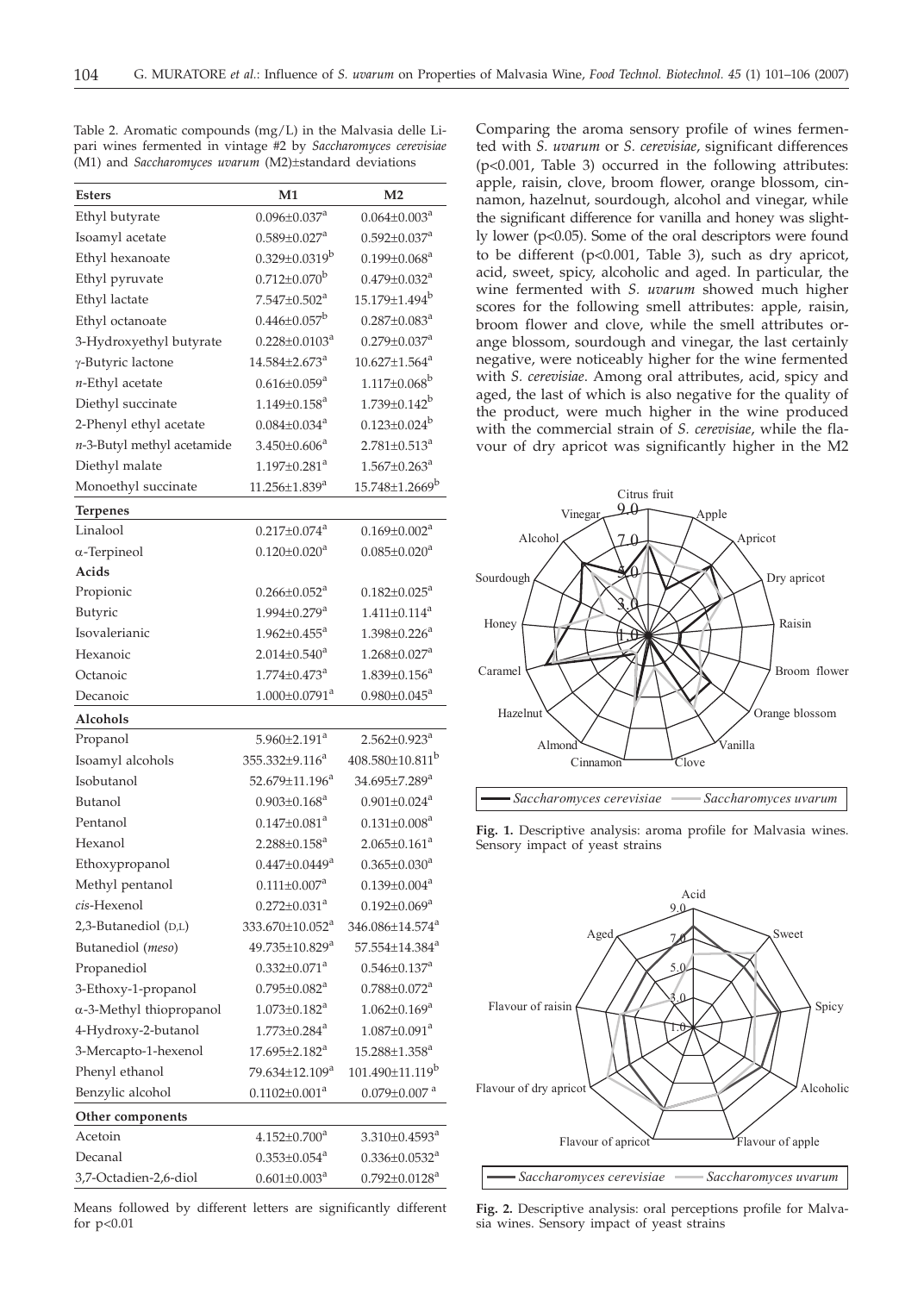|  | Table 3. Statistical analysis of sensory profile: F-values |  |  |  |  |  |
|--|------------------------------------------------------------|--|--|--|--|--|
|--|------------------------------------------------------------|--|--|--|--|--|

|           |                | Wine       | Judge      | Repetition | Wine $\times$ Judge |
|-----------|----------------|------------|------------|------------|---------------------|
| Aroma     | Citrus fruit   | 3.49       | 26.18***   | 3.25       | 1.25                |
|           | Apple          | 161.54***  | 31.39***   | $3.41*$    | 18.75***            |
|           | Apricot        | 1.01       | 25.59***   | 2.73       | $2.76*$             |
|           | Dry apricot    | 1.99       | 24.37***   | $7.86**$   | 1.56                |
|           | Raisin         | 94.92***   | 21.97***   | 1.29       | 9.66***             |
|           | Broom flower   | 120.43***  | 37.33***   | $3.47*$    | 17.68***            |
|           | Orange blossom | $21.26***$ | 32.61***   | 0.35       | $3.51**$            |
|           | Vanilla        | $10.39**$  | 28.86***   | 0.10       | 4.99***             |
|           | Clove          | 140.37***  | 27.89***   | $4.89*$    | 9.73***             |
|           | Cinnamon       | $16.99***$ | 29.44***   | 1.84       | 0.94                |
|           | Almond         |            | 28.61***   | $4.13*$    | $3.21**$            |
|           | Hazelnut       | 31.48***   | 57.39***   | 0.26       | $5.25***$           |
|           | Caramel        | 3.52       | 21.35***   | 0.74       | $5.03***$           |
|           | Honey          | $8.67**$   | $10.93***$ | 0.20       | $3.30**$            |
|           | Sourdough      | 45.01***   | 20.58***   | 0.46       | 3.91***             |
|           | Alcohol        | 43.29***   | 16.31***   | 0.03       | 7.19***             |
|           | Vinegar        | 163.93***  | 18.68***   | 0.97       | $12.35***$          |
| Taste     | Acid           | 99.87***   | $7.82***$  | 2.15       | 8.57***             |
|           | Sweet          | 65.97***   | $10.91***$ | $4.13*$    | $5.04***$           |
| Mouthfeel | Spicy          | 95.36***   | $14.75***$ | 1.79       | 10.70***            |
|           | Alcoholic      | 22.23***   | 4.82***    | 2.90       | $3.40**$            |
| Flavour   | Apple          | 0.51       | 40.33***   | 0.98       | 1.45                |
|           | Apricot        | 1.71       | 56.47***   | 1.82       | 1.26                |
|           | Dry apricot    | 178.57***  | 14.54***   | 2.00       | 18.84***            |
|           | Raisin         | 2.58       | 15.33***   | 2.35       | 4.96***             |
|           | Aged           | 299.26***  | 15.44***   | 0.53       | 4.18***             |

\*significant at p<0.05, \*\*significant at p<0.01, \*\*\*significant at p<0.001

wine. Neither of the wines differed substantially regarding the yield at harvest, microbiological quality of the grapes, grape maturity or oenological treatments. Thus, the significant variation in aroma composition between wines suggests a strong impact of yeast strain used to carry out alcoholic fermentation.

# **Conclusions**

On the basis of the present study, interesting considerations can be drawn by the comparison of the two different yeast strains employed to carry out alcoholic fermentation and the general characteristics of the Malvasia wines.

The main chemical composition was dependent on the yeast strain employed. In particular, the acetic acid content varied with the yeast used to carry out alcoholic fermentation. The recovered amounts of acetic acid confirmed the ability of *S. uvarum* strains to maintain the values of volatile acidity at low levels. The differences in chemical and aromatic composition were so significant that they could be perceived by sensory analysis. The wine fermented with *S. uvarum* yeast was the most positively valued and received a higher score in desirable

sensory attributes, while the traditionally fermented wine recorded higher values in the negative characters »vinegar« and »aged«.

On the basis of experimental data obtained, it was possible to assign a role of primary importance to the yeast strain used to carry out fermentation as a biological control of volatile acidity and aroma. Results broaden the range of employment of such strains by showing the successful application in the production of higher quality special wines, such as Malvasia wine.

## *Acknowledgements*

The authors thank Mr. Salvo Campisi and Dr. Antonello Scacco for statistical analysis.

# **References**

- *1.* Nuova disciplina delle denominazioni di origine dei vini (New regulation of the denominations of origin of wines), *Official Gazzette of the Republic of Italy no. 164* (1998).
- *2.* Riconoscimento della denominazione di origine controllata del vino »Malvasia delle Lipari« (Assignment of the denomination of controlled origin of »Malvasia delle Lipari« wine), *Official Gazzette of the Republic of Italy no. 28* (1974).